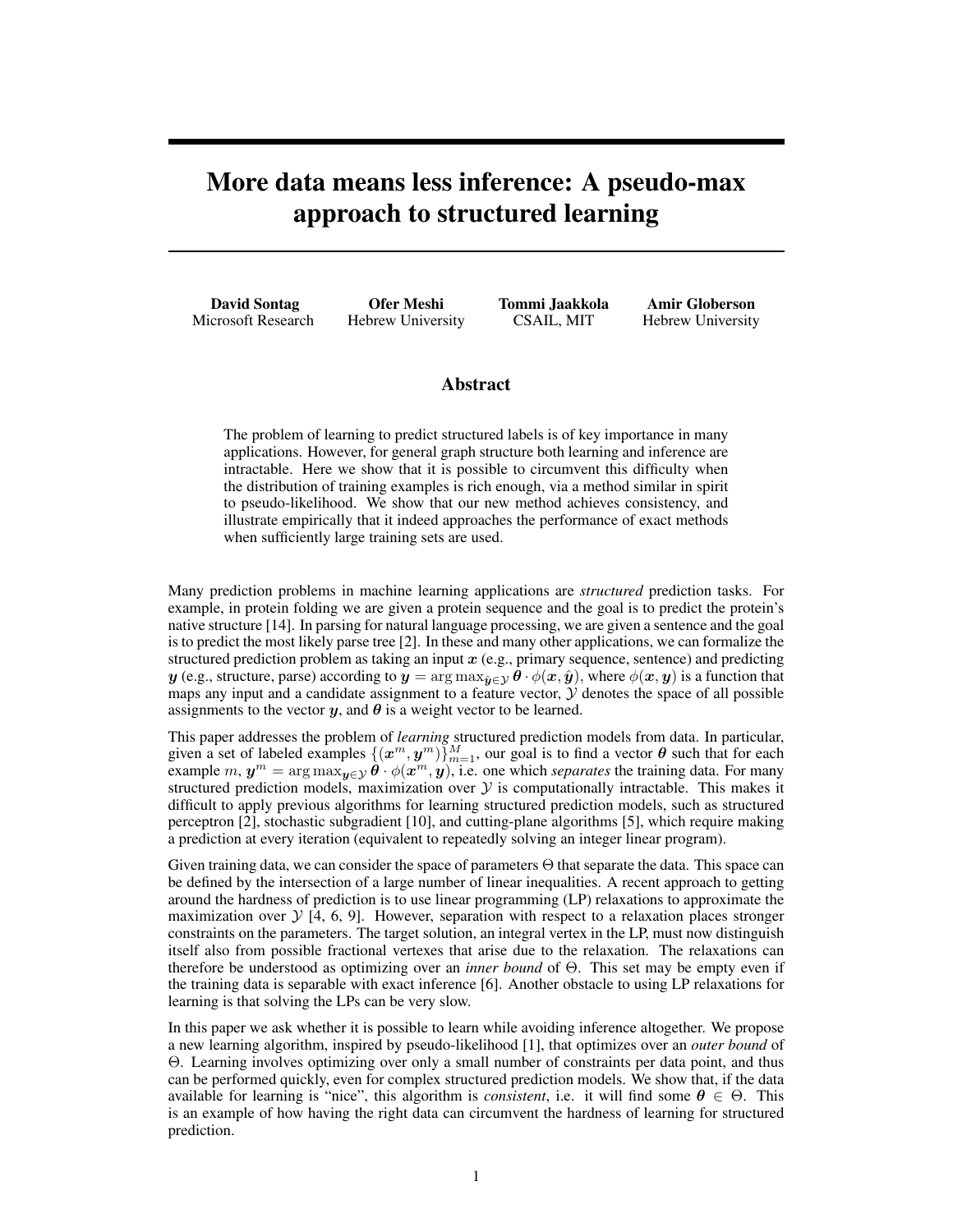We also investigate the limitations of the proposed method. We show that the problem of even deciding whether a given data set is separable is NP-hard, and thus learning in a strict sense is no easier than prediction. Thus, we should not expect for our algorithm, or any other polynomial time algorithm, to always succeed at learning from an arbitrary finite data set. To our knowledge, this is the first result characterizing the hardness of exact learning for structured prediction.

Finally, we show empirically that our algorithm allows us to successfully learn the parameters for both multi-label prediction and protein side-chain placement. The performance of the algorithm is improved as more data becomes available, as our theoretical results anticipate.

### 1 Pseudo-Max method

We consider the general structured prediction problem. The input space is denoted by  $\mathcal X$  and the set of all possible assignments by Y. Each  $y \in Y$  corresponds to n variables  $y_1, \ldots, y_n$ , each with k possible states. The classifier uses a (given) function  $\phi(x, y) : \mathcal{X}, \mathcal{Y} \to \mathbb{R}^d$  and (learned) weights  $\hat{\boldsymbol{\theta}} \in \mathbb{R}^d$ , and is defined as  $y(x; \theta) = \arg \max_{\hat{y} \in \mathcal{Y}} f(\hat{y}; x, \theta)$  where f is the discriminant function  $f(y; x, \theta) = \theta \cdot \phi(x, y)$ . Our analysis will focus on functions  $\phi$  whose scope is limited to small sets of the  $y_i$  variables, but for now we keep the discussion general.

Given a set of labeled examples  $\{(x^m,y^m)\}_{m=1}^M,$  the goal of the typical learning problem is to find weights  $\theta$  that correctly classify the training examples. Consider first the separable case. Define the set of separating weight vectors,  $\Theta = \big\{\bm{\theta} \mid \forall m, \bm{y} \in \mathcal{Y}, \; \; f(\bm{y}^m; \bm{x}^m, \bm{\theta}) \geq f(\bm{y}; \bm{x}^m, \bm{\theta}) + e(\bm{y}, \bm{y}^m)\big\}.$ e is a loss function (e.g., zero-one or Hamming) such that  $e(\bm{y}^m, \bm{y}^m) = 0$  and  $e(\bm{y}, \bm{y}^m) > 0$ for  $y \neq y^m$ , which serves to rule out the trivial solution  $\theta = 0$ . The space  $\Theta$  is defined by exponentially many constraints per example, one for each competing assignment.

In this work we consider a much simpler set of constraints where, for each example, we only consider the competing assignments obtained by modifying a single label  $y_i$ , while fixing the other labels to their value at  $y^m$ . The *pseudo-max* set, which is an outer bound on  $\Theta$ , is given by

$$
\Theta_{ps} = \left\{ \boldsymbol{\theta} \mid \forall m, i, y_i, f(\boldsymbol{y}^m; \boldsymbol{x}^m, \boldsymbol{\theta}) \ge f(\boldsymbol{y}^m_{-i}, y_i; \boldsymbol{x}^m, \boldsymbol{\theta}) + e(y_i, y_i^m) \right\}.
$$
 (1)

Here  $y_{-i}^m$  denotes the label  $y^m$  without the assignment to  $y_i$ .

When the data is not separable, Θ will be the empty set. Instead, we may choose to minimize the hinge loss,  $\ell(\bm{\theta}) = \sum_m \max_{\bm{y}} \big[f(\bm{y};\bm{x}^m,\bm{\theta}) - f(\bm{y}^m;\bm{x}^m,\bm{\theta}) + e(\bm{y},\bm{y}^m)\big],$  which can be shown to be an upper bound on the training error [13]. When the data is separable,  $\min_{\theta} \ell(\theta) = 0$ . Note that regularization may be added to this objective.

The corresponding *pseudo-max* objective replaces the maximization over all of y with maximization over a single variable  $y_i$  while fixing the other labels to their value at  $y^{m}$ .<sup>2,3</sup>

$$
\ell_{ps}(\boldsymbol{\theta}) = \sum_{m=1}^{M} \sum_{i=1}^{n} \max_{y_i} \left[ f(\boldsymbol{y}_{-i}^m, y_i; \boldsymbol{x}^m, \boldsymbol{\theta}) - f(\boldsymbol{y}^m; \boldsymbol{x}^m, \boldsymbol{\theta}) + e(y_i, y_i^m) \right].
$$
 (2)

Analogous to before, we have  $\min_{\theta} \ell_{ps}(\theta) = 0$  if and only if  $\theta \in \Theta_{ps}$ .

The objective in Eq. 2 is similar in spirit to pseudo-likelihood objectives used for maximum likelihood estimation of parameters of Markov random fields (MRFs) [1]. The pseudo-likelihood estimate is provably consistent when the data generating distribution is a MRF of the same structure as used in the pseudo-likelihood objective. However, our setting is different since we only get to view the maximizing assignment of the MRF rather than samples from it. Thus, a particular  $x$  will always be paired with the same y rather than samples y drawn from the conditional distribution  $p(y|x; \theta)$ .

The pseudo-max constraints in Eq. 1 are also related to cutting plane approaches to inference [4, 5]. In the latter, the learning problem is solved by repeatedly looking for assignments that violate the separability constraint (or its hinge version). Our constraints can be viewed as using a very small

<sup>&</sup>lt;sup>1</sup>An alternative formulation, which we use in the next section, is to break the symmetry by having part of the input not be multiplied by any weight. This will also rule out the trivial solution  $\theta = 0$ .

<sup>&</sup>lt;sup>2</sup>It is possible to use  $\max_i$  instead of  $\sum_i$ , and some of our consistency results will still hold.

<sup>&</sup>lt;sup>3</sup>The pseudo-max approach is markedly different from a learning method which predicts each label  $y_i$ independently, since the objective considers all  $i$  simultaneously (both at learning and test time).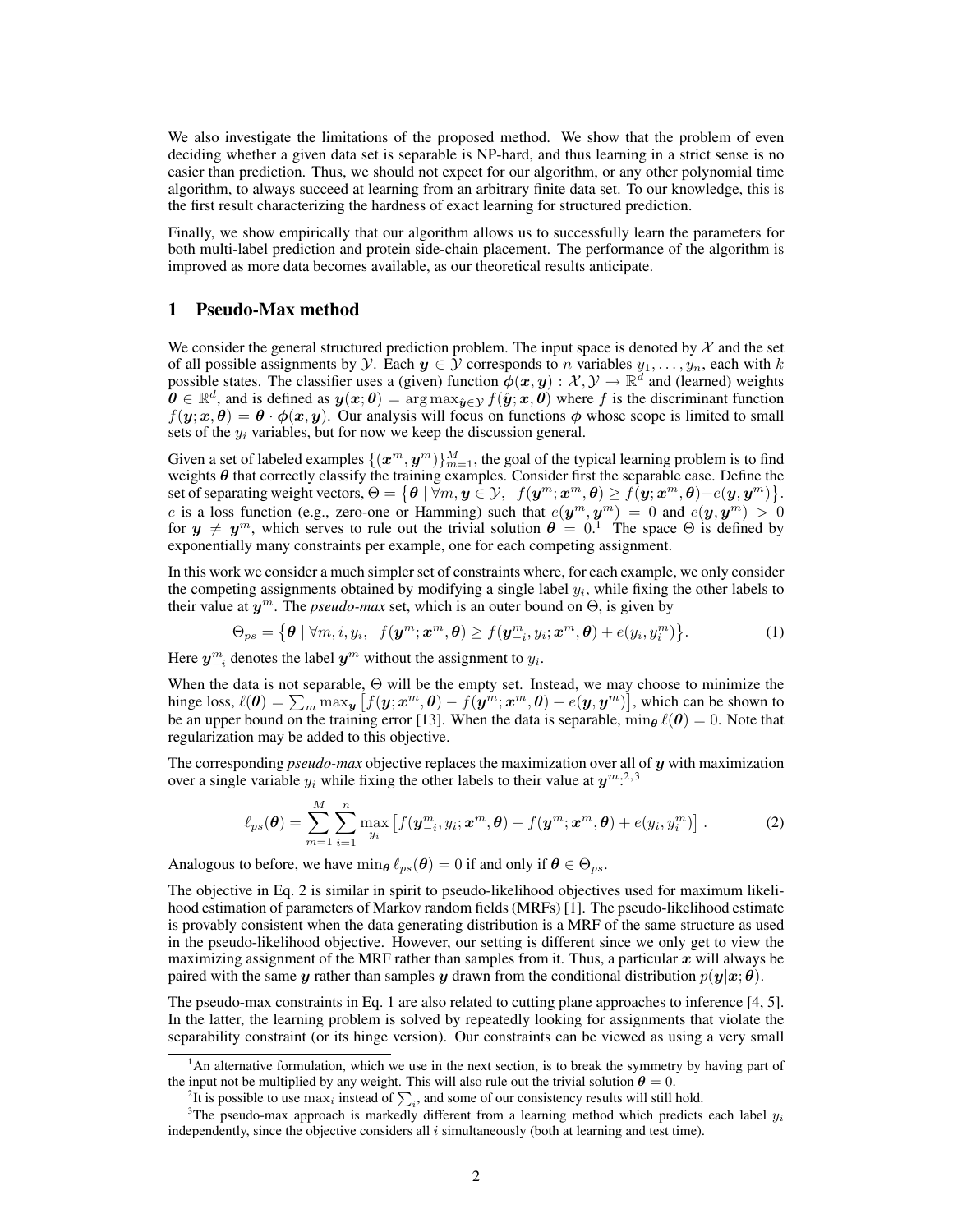

Figure 1: Illustrations for a model with two variables. Left: Partitioning of X induced by configurations  $y(x)$ for some  $J^* > 0$ . Blue lines carve out the exact regions. Red lines denote the pseudo-max constraints that hold with equality. Pseudo-max does not obtain the diagonal constraint coming from comparing configurations  $y = (1, 1)$  and  $(0, 0)$ , since these differ by more than one coordinate. **Right:** One strictly-convex component of the  $\ell_{ps}(J)$  function (see Eq. 9). The function is shown for different values of  $c_1$ , the mean of the  $x_1$  variable.

subset of assignments for the set of candidate constraint violators. We also note that when exact maximization over the discriminant function  $f(y; x, \theta)$  is hard, the standard cutting plane algorithm cannot be employed since it is infeasible to find a violated constraint. For the pseudo-max objective, finding a constraint violation is simple and linear in the number of variables.<sup>4</sup>

It is easy to see (as will be elaborated on next) that the *pseudo-max* method does not in general yield a consistent estimate of  $\theta$ , even in the separable case. However, as we show, consistency can be shown to be achieved under particular assumptions on the data generating distribution  $p(x)$ .

## 2 Consistency of the Pseudo-Max method

In this section we show that if the feature generating distribution  $p(x)$  satisfies particular assumptions, then the pseudo-max approach yields a consistent estimate. In other words, if the training data is of the form  $\{(x^m, y(x^m; \theta^*))\}_{m=1}^M$  for some *true* parameter vector  $\theta^*$ , then as  $M \to \infty$  the minimum of the pseudo-max objective will converge to  $\theta^*$  (up to equivalence transformations).

The section is organized as follows. First, we provide intuition for the consistency results by considering a model with only two variables. Then, in Sec. 2.1, we show that any parameter  $\theta^*$  can be identified to within arbitrary accuracy by choosing a particular training set (i.e., choice of  $x^m$ ). This in itself proves consistency, as long as there is a non-zero probability of sampling this set. In Sec. 2.2 we give a more direct proof of consistency by using strict convexity arguments.

For ease of presentation, we shall work with a simplified instance of the structured learning setting. We focus on binary variables,  $y_i \in \{0, 1\}$ , and consider discriminant functions corresponding to *Ising models*, a special case of pairwise MRFs (*J* denotes the vector of "interaction" parameters):

$$
f(\mathbf{y}; \mathbf{x}, \mathbf{J}) = \sum_{ij \in E} J_{ij} y_i y_j + \sum_i y_i x_i
$$
 (3)

The singleton potential for variable  $y_i$  is  $y_i x_i$  and is not dependent on the model parameters. We could have instead used  $J_i y_i x_i$ , which would be more standard. However, this would make the parameter vector  $J$  invariant to scaling, complicating the identifiability analysis. In the consistency analysis we will assume that the data is generated using a *true* parameter vector  $J^*$ . We will show that as the data size goes to infinity, minimization of  $\ell_{ps}(\boldsymbol{J})$  yields  $\boldsymbol{J}^{*}.$ 

We begin with an illustrative analysis of the pseudo-max constraints for a model with only two variables, i.e.  $f(\mathbf{y}; \mathbf{x}, J) = Jy_1y_2 + y_1x_1 + y_2x_2$ . The purpose of the analysis is to demonstrate general principles for when pseudo-max constraints may succeed or fail. Assume that training samples are generated via  $y(x) = \text{argmax}_y f(y; x, J^*)$ . We can partition the input space X into four regions,  $\{x \in \mathcal{X} : y(x) = \hat{y}\}\$ for each of the four configurations  $\hat{y}$ , shown in Fig. 1 (left). The blue lines outline the exact decision boundaries of  $f(y; x, J^*)$ , with the lines being given by the constraints

<sup>&</sup>lt;sup>4</sup>The methods differ substantially in the non-separable setting where we minimize  $\ell_{ps}(\theta)$ , using a slack variable for every node and example, rather than just one slack variable per example as in  $\ell(\theta)$ .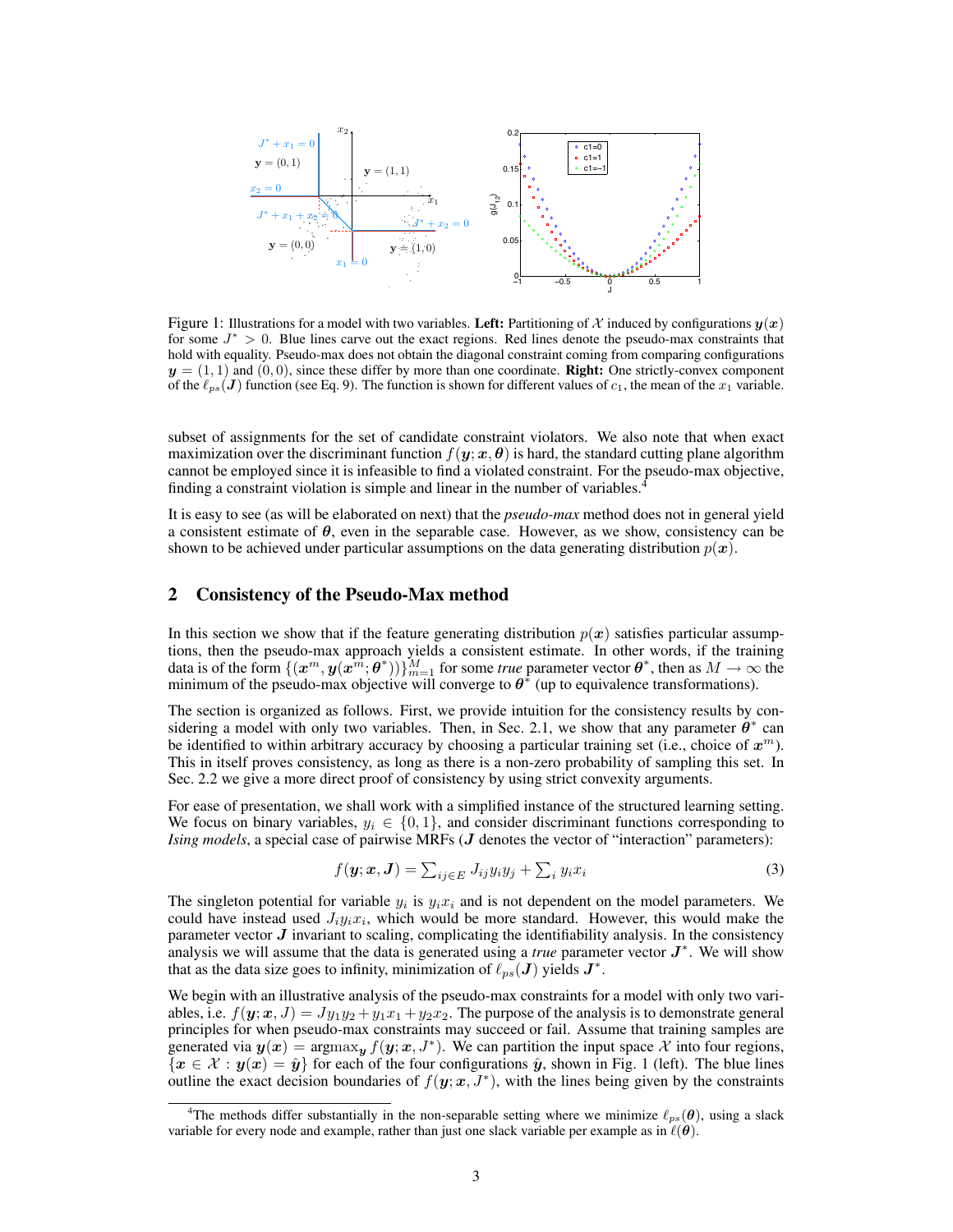in Θ that hold with equality. The red lines denote the pseudo-max constraints in  $\Theta_{ps}$  that hold with equality. For x such that  $y(x) = (1, 0)$  or  $(0, 1)$ , the pseudo-max and exact constraints are identical.

We can identify  $J^*$  by obtaining samples  $\mathbf{x} = (x_1, x_2)$  that explore both sides of one of the decision boundaries that depends on  $J^*$ . The pseudo-max constraints will fail to identify  $J^*$  if the samples do not sufficiently explore the transitions between  $y = (0, 1)$  and  $y = (1, 1)$  or between  $y = (1, 0)$ and  $y = (1, 1)$ . This can happen, for example, when the input samples are dependent, giving only rise to the configurations  $y = (0,0)$  and  $y = (1,1)$ . For points labeled  $(1,1)$  around the decision line  $J^* + x_1 + x_2 = 0$ , pseudo-max can only tell that they respect  $J^* + x_1 \ge 0$  and  $J^* + x_2 \ge 0$ (dashed red lines), or  $x_1 \leq 0$  and  $x_2 \leq 0$  for points labeled  $(0, 0)$ .

Only constraints that depend on the parameter are effective for learning. For pseudo-max to be able to identify  $J^*$ , the input samples must be continuous, densely populating the two parameter dependent decision lines that pseudo-max can use. The two point sets in the figure illustrate good and bad input distributions for pseudo-max. The diagonal set would work well with the exact constraints but badly with pseudo-max, and the difference can be arbitrarily large. However, the input distribution on the right, populating the  $J^* + x_2 = 0$  decision line, would permit pseudo-max to identify  $J^*$ .

#### 2.1 Identifiability of True Parameters

In this section, we show that it is possible to approximately identify the *true* model parameters, up to model equivalence, using the pseudo-max constraints and a carefully chosen linear number of data points. Consider the learning problem for structured prediction defined on a fixed graph  $G = (V, E)$ where the parameters to be learned are pairwise potential functions  $\theta_{ij}(y_i, y_j)$  for  $ij \in E$  and single node fields  $\theta_i(y_i)$  for  $i \in V$ . We consider discriminant functions of the form

$$
f(\mathbf{y}; \mathbf{x}, \boldsymbol{\theta}) = \sum_{ij \in E} \theta_{ij}(y_i, y_j) + \sum_i \theta_i(y_i) + \sum_i x_i(y_i), \tag{4}
$$

where the input space  $\mathcal{X} = \mathbb{R}^{|V|k}$  specifies the single node potentials. Without loss of generality, we remove the additional degrees of freedom in  $\theta$  by restricting it to be in a canonical form:  $\theta \in \Theta^{\text{can}}$ if for all edges  $\theta_{ij}(y_i, y_j) = 0$  whenever  $y_i = 0$  or  $y_j = 0$ , and if for all nodes,  $\theta_i(y_i) = 0$  when  $y_i = 0$ . As a result, assuming the training set comes from a model in this class, and the input fields  $x_i(y_i)$  exercise the discriminant function appropriately, we can hope to identify  $\theta^* \in \Theta^{\text{can}}$ . Indeed, we show that, for some data sets, the pseudo-max constraints are sufficient to identify  $\theta^*$ .

Let  $\Theta_{ps}(\lbrace \mathbf{y}^m, \mathbf{x}^m \rbrace)$  be the set of parameters that satisfy the pseudo-max classification constraints

$$
\Theta_{ps}(\{\boldsymbol{y}^m, \boldsymbol{x}^m\}) = \{\boldsymbol{\theta} \mid \forall m, i, y_i \neq y_i^m, \ f(\boldsymbol{y}^m; \boldsymbol{x}^m, \boldsymbol{\theta}) \geq f(\boldsymbol{y}_{-i}^m, y_i; \boldsymbol{x}^m, \boldsymbol{\theta})\}.
$$
 (5)

For simplicity we omit the margin losses  $e(y_i^m, y_i)$ , since the input fields  $x_i(y_i)$  already suffice to rule out the trivial solution  $\theta = 0$ .

**Proposition 2.1.** *For any*  $\theta^* \in \Theta^{can}$ *, there is a set of*  $2|V|(k-1) + 2|E|(k-1)^2$  *examples,*  ${ \{x^m,y(x^m;\theta^*)\} }$ , such that any pseudo-max consistent  $\theta\in\Theta_{ps}(\{y^m,x^m\})\cap\Theta^{can}$  is arbitrarily *close to*  $\boldsymbol{\theta}^*$ .

The proof is given in the supplementary material. To illustrate the key ideas, we consider the simpler binary discriminant function discussed in Eq. 3. Note that the binary model is already in the canonical form since  $J_{ij}y_iy_j = 0$  whenever  $y_i = 0$  or  $y_j = 0$ . For any  $ij \in E$ , we show how to choose two input examples  $x^1$  and  $x^2$  such that any  $J$  consistent with the pseudo-max constraints for these two examples will have  $J_{ij} \in [J_{ij}^* - \epsilon, J_{ij}^* + \epsilon]$ . Repeating this for all of the edge parameters then gives the complete set of examples. The input examples we need for this will depend on  $J^*$ .

For the first example, we set the input fields for all neighbors of i (except j) in such a way that we force the corresponding labels to be zero. More formally, we set  $x_k^1 < -|N(k)| \max_l |J_{kl}^*|$  for  $k \in N(i) \backslash j$ , resulting in  $y_k^1 = 0$ , where  $y^1 = y(x^1)$ . In contrast, we set  $x_j^1$  to a large value, e.g.  $x_j^1 > |N(j)| \max_l |J_{jl}^*|$ , so that  $y_j^1 = 1$ . Finally, for node i, we set  $x_i^1 = -J_{ij}^* + \epsilon$  so as to obtain a slight preference for  $y_i^1 = 1$ . All other input fields can be set arbitrarily. As a result, the pseudo-max constraints pertaining to node i are  $f(\bm{y}^1; \bm{x}^1, \bm{J}) \ge f(\bm{y}^1_{-i}, y_i; \bm{x}^1, \bm{J})$  for  $y_i = 0, 1$ . By taking into account the label assignments for  $y_i^1$  and its neighbors, and by removing terms that are the same on both sides of the equation, we get  $J_{ij} + x_i^1 + x_j^1 \geq J_{ij}y_i + y_ix_i^1 + x_j^1$ , which, for  $y_i = 0$ , implies that  $J_{ij} + x_i^1 \ge 0$  or  $J_{ij} - J_{ij}^* + \epsilon \ge 0$ . The second example  $x^2$  differs only in terms of the input field for *i*. In particular, we set  $x_i^2 = -J_{ij}^* - \epsilon$  so that  $y_i^2 = 0$ . This gives  $J_{ij} \leq J_{ij}^* + \epsilon$ , as desired.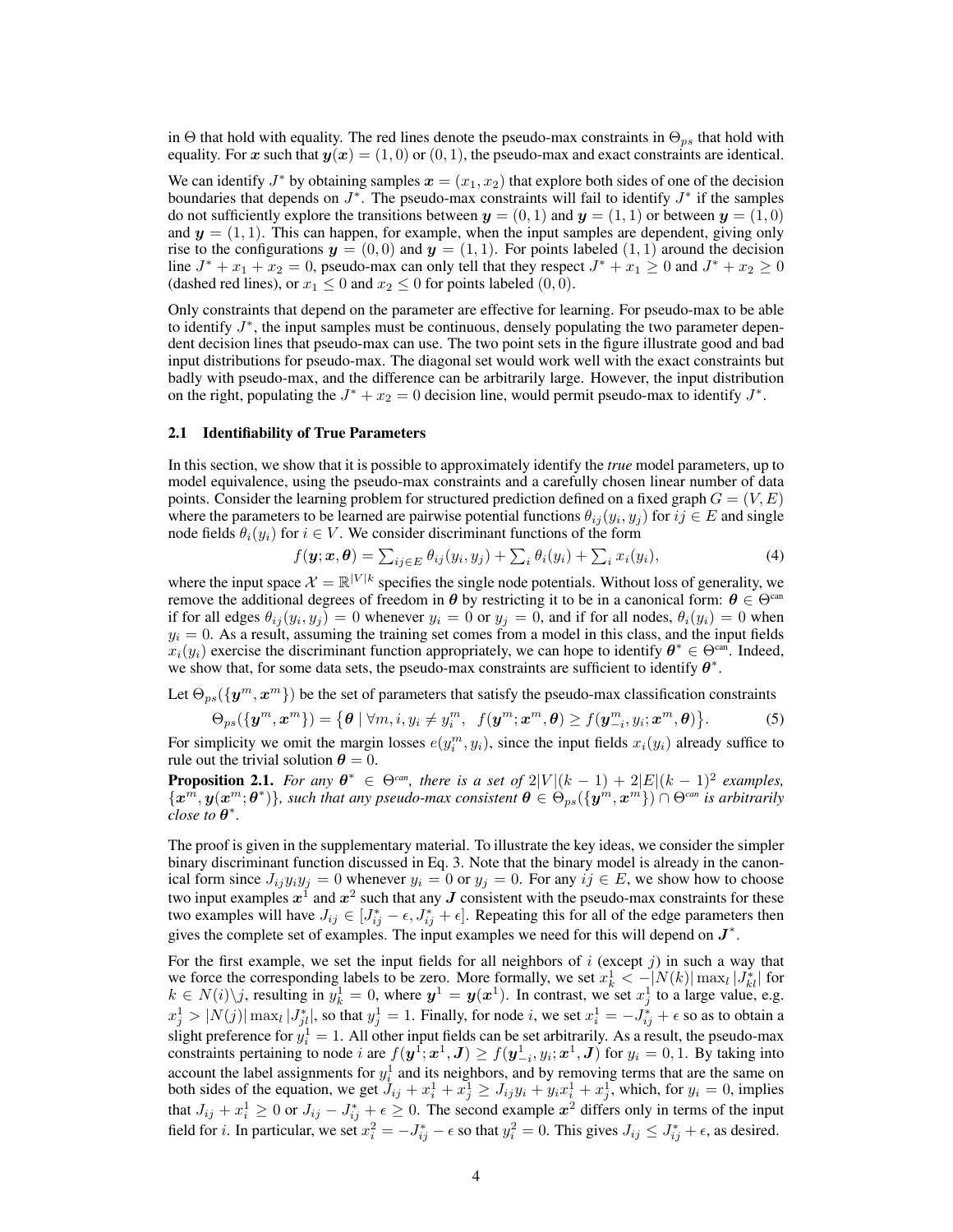#### 2.2 Consistency via Strict Convexity

In this section we prove the consistency of the pseudo-max approach by showing that it corresponds to minimizing a strictly convex function. Our proof only requires that  $p(x)$  be non-zero for all  $x \in$  $\mathbb{R}^n$  (a simple example being a multi-variate Gaussian) and that  $J^*$  is finite. We use a discriminant function as in Eq. 3. Now, assume the input points  $x^m$  are distributed according to  $p(x)$  and that  $y^m$  are obtained via  $y^m = \arg \max_y f(y; x^m, J^*)$ . We can write the  $\ell_{ps}(J)$  objective for finite data, and its limit when  $M \to \infty$ , compactly as:

$$
\ell_{ps}(\boldsymbol{J}) = \frac{1}{M} \sum_{m} \sum_{i} \max_{y_i} \left[ (y_i - y_i^m) \left( x_i^m + \sum_{k \in N(i)} J_{ki} y_k^m \right) \right] \newline \rightarrow \sum_{i} \int p(\boldsymbol{x}) \max_{y_i} \left[ (y_i - y_i(\boldsymbol{x})) \left( x_i + \sum_{k \in N(i)} J_{ki} y_k(\boldsymbol{x}) \right) \right] d\boldsymbol{x} \tag{6}
$$

where  $y_i(x)$  is the label of i for input x when using parameters  $J^*$ . Starting from the above, consider the terms separately for each i. We partition the integral over  $x \in \mathbb{R}^n$  into exclusive regions according to the predicted labels of the neighbors of i (given x). Define  $S_{ij} = \{x : y_j(x) =$ 1 and  $y_k(x) = 0$  for  $k \in N(i) \backslash j$ . Eq. 6 can then be written as

$$
\ell_{ps}(J) = \sum_{i} \left[ \hat{g}_i(\{J_{ik}\}_{k \in N(i)}) + \sum_{k \in N(i)} g_{ik}(J_{ik}) \right],\tag{7}
$$

where  $g_{ik}(J_{ik}) = \int_{\boldsymbol{x} \in S_{ik}} p(\boldsymbol{x}) \max_{y_i} [(y_i - y_i(\boldsymbol{x}))(x_i + J_{ik})] d\boldsymbol{x}$  and  $\hat{g}_i(\{J_{ik}\}_{k \in N(i)})$  contains all of the remaining terms, i.e. where either zero or more than one neighbor is set to one. The function  $\hat{g}_i$ is convex in J since it is a sum of integrals over convex functions. We proceed to show that  $g_{ik}(J_{ik})$ is strictly convex for all choices of i and  $k \in N(i)$ . This will show that  $\ell_{ps}(J)$  is strictly convex since it is a sum over functions strictly convex in each one of the variables in  $J$ .

For all values  $x_i \in (-\infty, \infty)$  there is some  $x$  in  $S_{ij}$ . This is because for any finite  $x_i$  and finite  $J^*$ , the other  $x_j$ 's can be chosen so as to give the y configuration corresponding to  $S_{ij}$ . Now, since  $p(x)$ has full support, we have  $P(S_{ij}) > 0$  and  $p(x) > 0$  for any  $x$  in  $S_{ij}$ . As a result, this also holds for the marginal  $p_i(x_i|S_{ij})$  over  $x_i$  within  $S_{ij}$ . After some algebra, we obtain:

$$
g_{ij}(J_{ij}) = P(S_{ij}) \int_{-\infty}^{\infty} p_i(x_i|S_{ij}) \max[0, x_i + J_{ij}] dx_i - \int_{\boldsymbol{x} \in S_{ij}} p(\boldsymbol{x}) y_i(\boldsymbol{x}) (x_i + J_{ij}) d\boldsymbol{x}
$$

The integral over the  $y_i(x)(x_i + J_{ij})$  expression just adds a linear term to  $g_{ij}(J_{ij})$ . The relevant remaining term is (for brevity we drop  $P(S_{ij})$ , a strictly positive constant, and the ij index):

$$
h(J) = \int_{-\infty}^{\infty} p_i(x_i|S_{ij}) \max\left[0, x_i + J\right] dx_i = \int_{-\infty}^{\infty} p_i(x_i|S_{ij}) \hat{h}(x_i, J) dx_i \tag{8}
$$

where we define  $\hat{h}(x_i, J) = \max[0, x_i + J]$ . Note that  $h(J)$  is convex since  $\hat{h}(x_i, J)$  is convex in J for all  $x_i$ . We want to show that  $h(J)$  is *strictly* convex. Consider  $J' < J$  and  $\alpha \in (0,1)$  and define the interval  $\mathcal{I} = [-J, -\alpha J - (1 - \alpha)J']$ . For  $x_i \in \mathcal{I}$  it holds that:  $\alpha \hat{h}(x_i, J) + (1 - \alpha) \hat{h}(x_i, J') >$  $\hat{h}(x_i, \alpha J + (1 - \alpha)J')$  (since the first term is strictly positive and the rest are zero). For all other x, this inequality holds but is not necessarily strict (since  $\hat{h}$  is always convex in J). We thus have after integrating over x that  $\alpha h(J) + (1 - \alpha)h(J') > h(\alpha J + (1 - \alpha)J')$ , implying h is strictly convex, as required. Note that we used the fact that  $p(x)$  has full support when integrating over  $\mathcal{I}$ .

The function  $\ell_{ps}(J)$  is thus a sum of strictly convex functions in all its variables (namely  $g(J_{ik})$ ) plus other convex functions of  $J$ , hence strictly convex. We can now proceed to show consistency. By strict convexity, the pseudo-max objective is minimized at a unique point  $J$ . Since we know that  $\ell_{ps}(J^*) = 0$  and zero is a lower bound on the value of  $\ell_{ps}(J)$ , it follows that  $J^*$  is the unique minimizer. Thus we have that as  $M \to \infty$ , the minimizer of the pseudo-max objective is the true parameter vector, and thus we have consistency.

As an example, consider the case of two variables  $y_1, y_2$ , with  $x_1$  and  $x_2$  distributed according to  $\mathcal{N}(c_1, 1), \mathcal{N}(0, 1)$  respectively. Furthermore assume  $J_{12}^* = 0$ . Then simple direct calculation yields:

$$
g(J_{12}) = \frac{c_1 + J_{12}}{\sqrt{2\pi}} \int_{-J_{12}-c_1}^{-c_1} e^{-x^2/2} dx - \frac{1}{\sqrt{2\pi}} e^{-c_1^2/2} + \frac{1}{\sqrt{2\pi}} e^{-(J_{12}+c_1)^2/2}
$$
(9)

which is indeed a strictly convex function that is minimized at  $J = 0$  (see Fig. 1 for an illustration).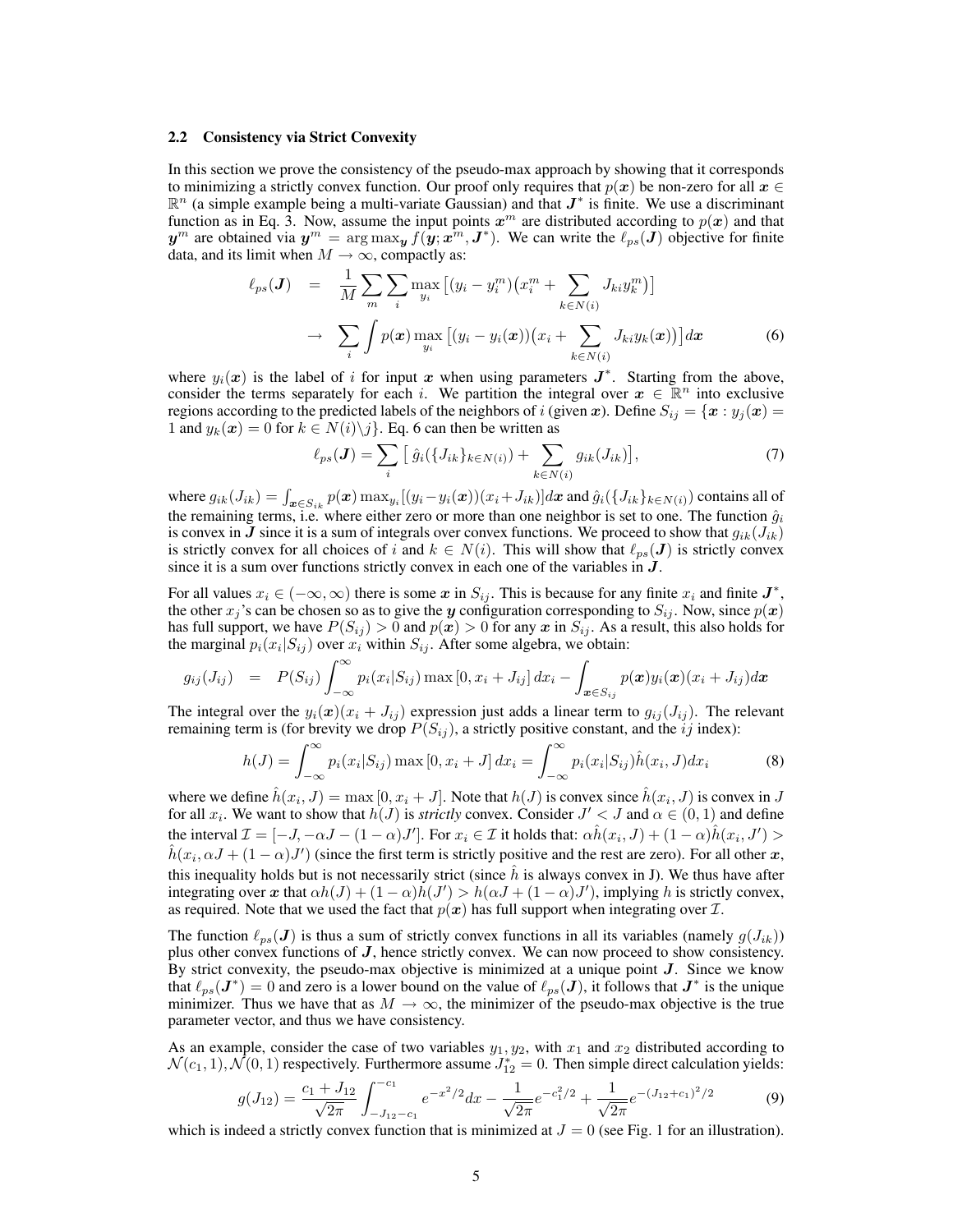## 3 Hardness of Structured Learning

Most structured prediction learning algorithms use some form of inference as a subroutine. However, the corresponding prediction task is generally NP-hard. For example, maximizing the discriminant function defined in Eq. 3 is equivalent to solving Max-Cut, which is known to be NP-hard. This raises the question of whether it is possible to bypass prediction during learning. Although prediction may be intractable for arbitrary MRFs, what does this say about the difficulty of learning with a polynomial number of data points? In this section, we show that the problem of deciding whether there *exists* a parameter vector that separates the training data is NP-hard.

Put in the context of the positive results in this paper, these hardness results show that, although in some cases the pseudo-max constraints yield a consistent estimate, we cannot hope for a certificate of optimality. Put differently, although the pseudo-max constraints in the separable case always give an outer bound on  $\Theta$  (and may even be a single point),  $\Theta$  could be the empty set – and we would never know the difference.

**Theorem 3.1.** *Given labeled examples*  $\{(\boldsymbol{x}^m, \boldsymbol{y}^m)\}_{m=1}^M$  *for a fixed but arbitrary graph G*, *it is NP-hard to decide whether there exists parameters*  $\hat{\bm{\theta}}$  *such that*  $\forall m, \bm{y}^m = \argmax_{\bm{y}} f(\bm{y};\bm{x}^m,\bm{\theta}).$ 

*Proof.* Any parameters  $\theta$  have an equivalent parameterization in canonical form (see section Sec. 2.1, also supplementary). Thus, the examples will be separable if and only if they are separable by some  $\theta \in \Theta^{\text{can}}$ . We reduce from unweighted Max-Cut. The Max-Cut problem is to decide, given an undirected graph  $G$ , whether there exists a cut of at least K edges. Let G be the same graph as  $G$ , with  $k = 3$  states per variable. We construct a small set of examples where a parameter vector will exist that separates the data if and only if there is no cut of  $K$  or more edges in  $\mathcal{G}$ .

Let  $\theta$  be parameters in canonical form equivalent to  $\theta'_{ij}(y_i, y_j) = 1$  if  $(y_i, y_j) \in \{(1, 2), (2, 1)\}, 0$  if  $y_i = y_j$ , and  $-n^2$  if  $(y_i, y_j) \in \{(1, 3), (2, 3), (3, 1), (3, 2)\}$ . We first construct  $4n + 8|E|$  examples, using the technique described in Sec. 2.1 (also supplementary material), which when restricted to the space  $\Theta^{\text{can}}$ , constrain the parameters to equal  $\theta$ . We then use one more example  $(x^m, y^m)$  where  $y^m = 3$  (every node is in state 3) and, for all i,  $x_i^m(3) = \frac{K-1}{n}$  and  $x_i^m(1) = x_i^m(2) = 0$ . The first two states encode the original Max-Cut instance, while the third state is used to construct a labeling  $y^m$  that has value equal to  $K - 1$ , and is otherwise not used.

Let  $K^*$  be the value of the maximum cut in G. If in any assignment to the last example there is a variable taking the state 3 and another variable taking the state 1 or 2, then the assignment's value will be at most  $K^* - n^2$ , which is less than zero. By construction, the 3 assignment has value  $K - 1$ . Thus, the optimal assignment must either be 3 with value  $K - 1$ , or some combination of states 1 and 2, which has value at most  $K^*$ . If  $K^* > K - 1$  then 3 is not optimal and the examples are not separable. If  $K^* \leq K - 1$ , the examples are separable. П

This result illustrates the potential difficulty of learning in worst-case graphs. Nonetheless, many problems have a more restricted dependence on the input. For example, in computer vision, edge potentials may depend only on the difference in color between two adjacent pixels. Our results do not preclude positive results of learnability in such restricted settings. By establishing hardness of learning, we also close the open problem of relating hardness of inference and learning in structured prediction. If inference problems can be solved in polynomial time, then so can learning (using, e.g., structured perceptron). Thus, when learning is hard, inference must be hard as well.

## 4 Experiments

To evaluate our learning algorithm, we test its performance on both synthetic and real-world datasets. We show that, as the number of training samples grows, the accuracy of the pseudo-max method improves and its speed-up gain over competing algorithms increases. Our learning algorithm corresponds to solving the following, where we add  $L_2$  regularization and use a scaled 0-1 loss,  $e(y_i, y_i^m) = 1\{y_i \neq y_i^m\}/n_m$  ( $n_m$  is the number of labels in example m):

$$
\min_{\boldsymbol{\theta}} \frac{C}{\sum_{m} n_m} \sum_{m=1}^{M} \sum_{i=1}^{n_m} \max_{y_i} \left[ f(\boldsymbol{y}_{-i}^m, y_i; \boldsymbol{x}^m, \boldsymbol{\theta}) - f(\boldsymbol{y}^m; \boldsymbol{x}^m, \boldsymbol{\theta}) + e(y_i, y_i^m) \right] + ||\boldsymbol{\theta}||^2. \tag{10}
$$

We will compare the pseudo-max method with learning using structural SVMs, both with exact inference and LP relaxations [see, e.g., 4]. We use exact inference for prediction at test time.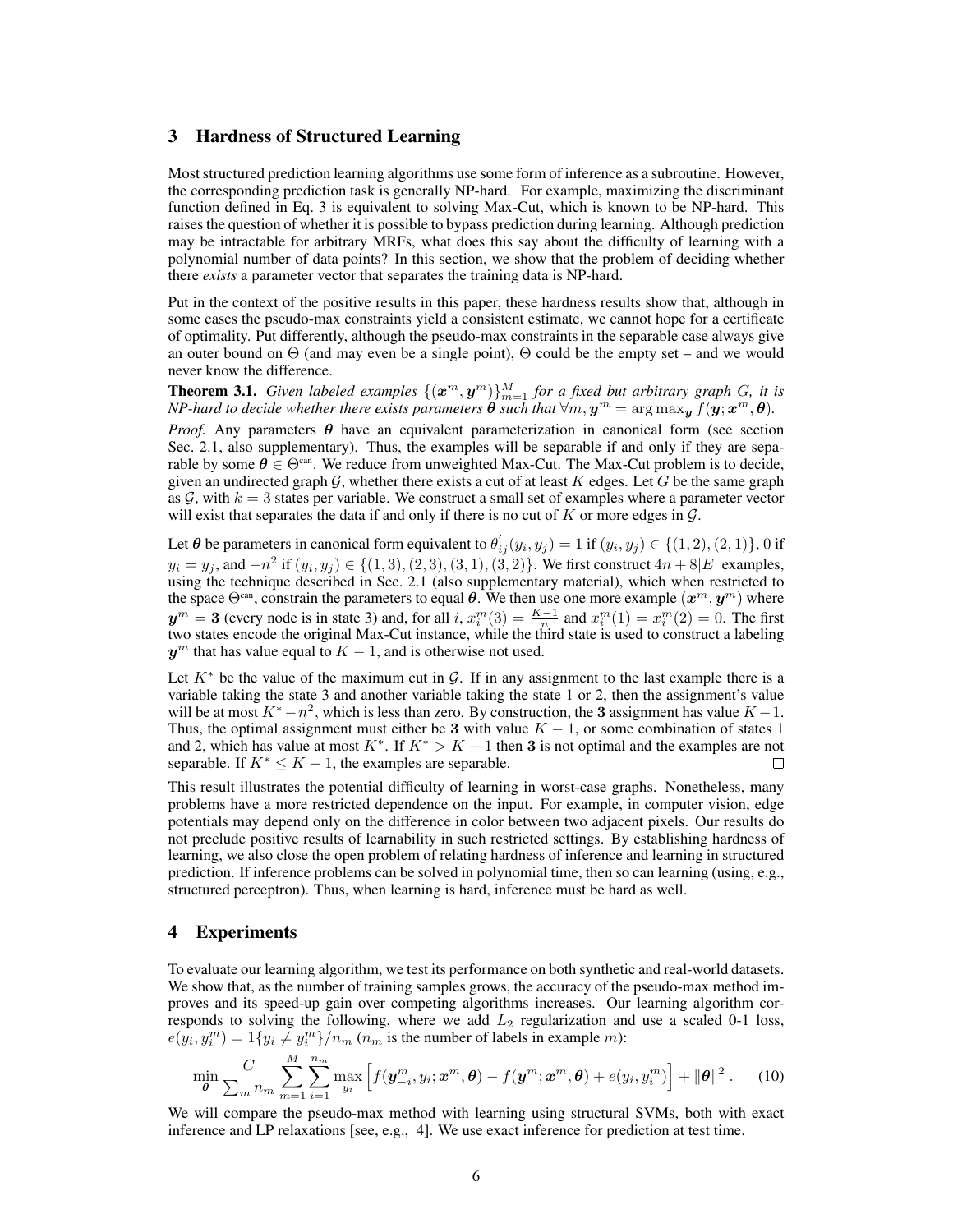

Figure 2: Test error as a function of train size for various algorithms. Subfigure (a) shows results for a synthetic setting, while (b) shows performance on the Reuters data.

In the synthetic setting we use the discriminant function  $f(\mathbf{y}; \mathbf{x}, \boldsymbol{\theta}) = \sum_{ij \in E} \theta_{ij}(y_i, y_j) + \sum_{i=1}^{n} \theta_{ij}(y_i, y_j)$  $\sum_i x_i \theta_i(y_i)$ , which is similar to Eq. 4. We take a fully connected graph over  $n = 10$  binary labels. For a weight vector  $\theta^*$  (sampled once, uniformly in the range  $[-1, 1]$ , and used for all train/test sets) we generate train and test instances by sampling  $x^m$  uniformly in the range  $[-5, 5]$  and then computing the optimal labels  $y^m = \arg \max_{y \in \mathcal{Y}} f(y; x^m, \theta^*)$ .

We generate train sets of increasing size ( $M = \{10, 50, 100, 500, 1000, 5000\}$ ), run the learning algorithms, and measure the test error for the learned weights (with 1000 test samples). For each train size we average the test error over 10 repeats of sampling and training. Fig. 2(a) shows a comparison of the test error for the three learning algorithms. For small numbers of training examples, the test error of pseudo-max is larger than that of the other algorithms. However, as the train size grows, the error converges to that of exact learning, as our consistency results predict.

We also test the performance of our algorithm on a multi-label document classification task from the Reuters dataset [7]. The data consists of  $M = 23149$  training samples, and we use a reduction of the dataset to the 5 most frequent labels. The 5 label variables form a fully connected pairwise graph structure (see [4] for a similar setting). We use random subsamples of increasing size from the train set to learn the parameters, and then measure the test error using 20000 additional samples. For each sample size and learning algorithm, we optimize the trade-off parameter  $C$  using 30% of the training data as a hold-out set. Fig. 2(b) shows that for the large data regime the performance of pseudo-max learning gets close to that of the other methods. However, unlike the synthetic setting there is still a small gap, even after seeing the entire train set. This could be because the full dataset is not yet large enough to be in the consistent regime (note that exact learning has not flattened either), or because the consistency conditions are not fully satisfied: the data might be non-separable or the support of the input distribution  $p(x)$  may be partial.

We next apply our method to the problem of learning the energy function for protein side-chain placement, mirroring the learning setup of [14], where the authors train a conditional random field (CRF) using tree-reweighted belief propagation to maximize a lower bound on the likelihood.<sup>5</sup> The prediction problem for side-chain placement corresponds to finding the most likely assignment in a pairwise MRF, and fits naturally into our learning framework. There are only 8 parameters to be learned, corresponding to a reweighting of known energy terms. The dataset consists of 275 proteins, where each MRF has several hundred variables (one per residue of the protein) and each variable has on average 20 states. For prediction we use CPLEX's ILP solver.

Fig. 3 shows a comparison of the pseudo-max method and a cutting-plane algorithm which uses an LP relaxation, solved with CPLEX, for finding violated constraints.<sup>6</sup> We generate training sets of increasing size  $(M = \{10, 50, 100, 274\})$ , and measure the test error for the learned weights on the remaining examples.<sup>7</sup> For  $M = 10, 50, 100$  we average the test error over 3 random train/test splits, whereas for  $M = 274$  we do 1-fold cross validation. We use  $C = 1$  for both algorithms.

<sup>5</sup>The authors' data and results are available from: http://cyanover.fhcrc.org/recomb-2007/

<sup>&</sup>lt;sup>6</sup>We significantly optimized the cutting-plane algorithm, e.g. including a large number of initial cuttingplanes and restricting the weight vector to be positive (which we know to hold at optimality).

<sup>&</sup>lt;sup>7</sup>Specifically, for each protein we compute the fraction of correctly predicted  $\chi_1$  and  $\chi_2$  angles for all residues (except when trivial, e.g. just 1 state). Then, we compute the median of this value across all proteins.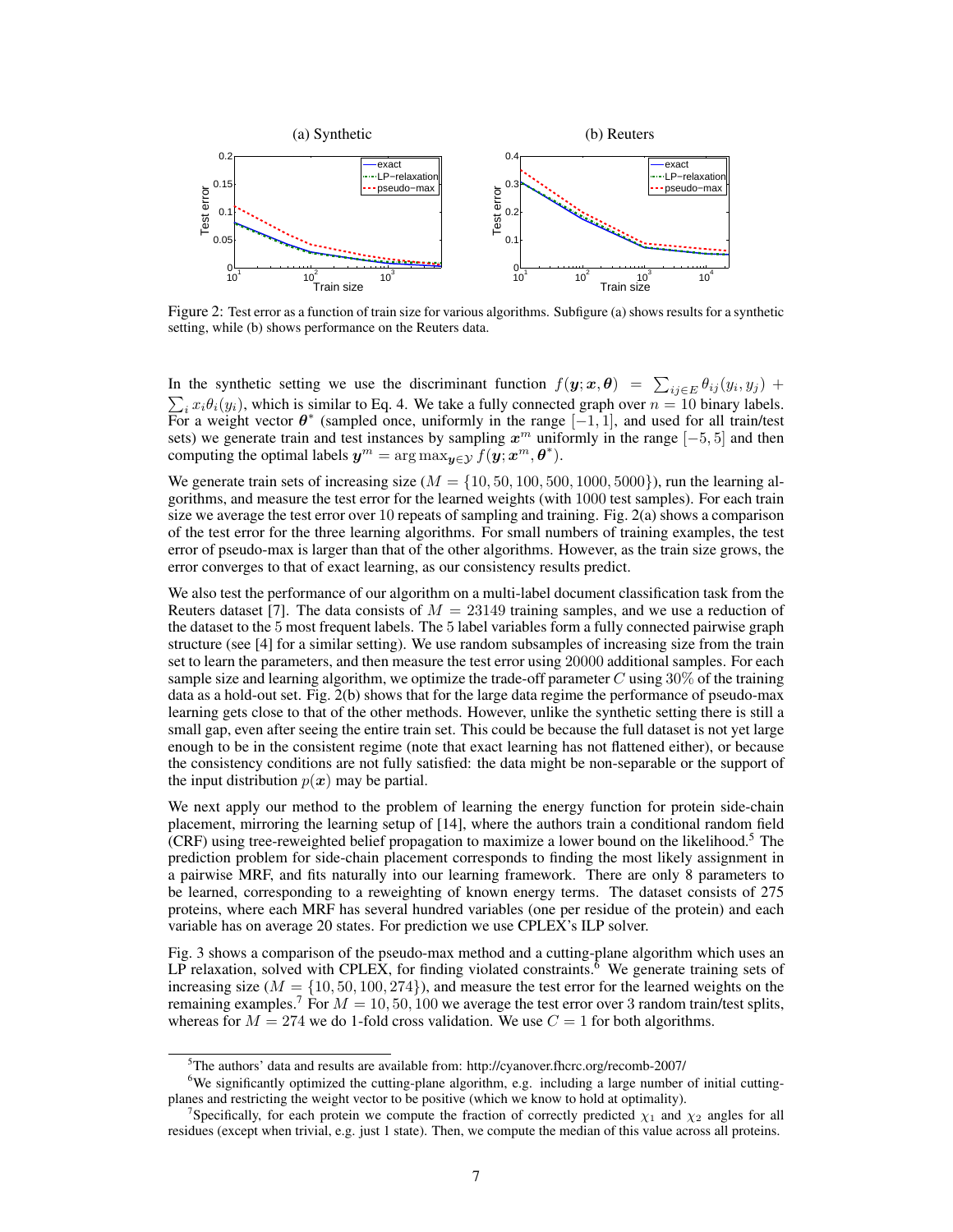

Figure 3: Training time (for one train/test split) and test error as a function of train size for both the pseudomax method and a cutting-plane algorithm which uses a LP relaxation for inference, applied to the problem of learning the energy function for protein side-chain placement. The pseudo-max method obtains better accuracy than both the LP relaxation and HCRF (given roughly five times more data) for a fraction of the training time.

The original weights ("Soft rep" [3]) used for this energy function have 26.7% error across all 275 proteins. The best previously reported parameters, learned in [14] using a Hidden CRF, obtain 25.6% error (their training set included 55 of these 275 proteins, so this is an optimistic estimate). To get a sense of the difficulty of this learning task, we also tried a random *positive* weight vector, uniformly sampled from the range  $[0, 1]$ , obtaining an error of 34.9% (results would be much worse if we allowed the weights to be negative). Training using pseudo-max with 50 examples, we learn parameters in under a minute that give better accuracy than the HCRF. The speed-up of training with pseudo-max (using CPLEX's OP solver) versus cutting-plane is striking. For example, for  $M = 10$ , pseudo-max takes only 3 seconds, a 1000-fold speedup. Unfortunately the cutting-plane algorithm took a prohibitive amount of time to be able to run on the larger training sets. Since the data used in learning for protein side-chain placement is both highly non-separable and relatively little, these positive results illustrate the potential wide-spread applicability of the pseudo-max method.

## 5 Discussion

The key idea of our method is to find parameters that prefer the true assignment  $y^m$  over assignments that differ from it in only one variable, in contrast to *all* other assignments. Perhaps surprisingly, this weak requirement is sufficient to achieve consistency given a rich enough input distribution. One extension of our approach is to add constraints for assignments that differ from  $y^m$  in more than one variable. This would tighten the outer bound on  $\Theta$  and possibly result in improved performance, but would also increase computational complexity. We could also add such competing assignments via a cutting-plane scheme so that optimization is performed only over a subset of these constraints.

Our work raises a number of important open problems: It would be interesting to derive generalization bounds to understand the convergence rate of our method, as well as understanding the effect of the distribution  $p(x)$  on these rates. The distribution  $p(x)$  needs to have two key properties. On the one hand, it needs to *explore* the space  $Y$  in the sense that a sufficient number of labels need to be obtained as the correct label for the true parameters (this is indeed used in our consistency proofs). On the other hand,  $p(x)$  needs to be sufficiently sensitive close to the decision boundaries so that the true parameters can be inferred. We expect that generalization analysis will depend on these two properties of  $p(x)$ . Note that [11] studied active learning schemes for structured data and may be relevant in the current context.

How should one apply this learning algorithm to non-separable data sets? We suggested one approach, based on using a hinge loss for each of the pseudo constraints. One question in this context is, how resilient is this learning algorithm to label noise? Recent work has analyzed the sensitivity of pseudo-likelihood methods to model mis-specification [8], and it would be interesting to perform a similar analysis here. Also, is it possible to give any guarantees for the empirical and expected risks (with respect to exact inference) obtained by outer bound learning versus exact learning?

Finally, our algorithm demonstrates a phenomenon where more data can make computation easier. Such a scenario was recently analyzed in the context of supervised learning [12], and it would be interesting to combine the approaches.

Acknowledgments: We thank Chen Yanover for his assistance with the protein data. This work was supported by BSF grant 2008303 and a Google Research Grant. D.S. was supported by a Google PhD Fellowship.